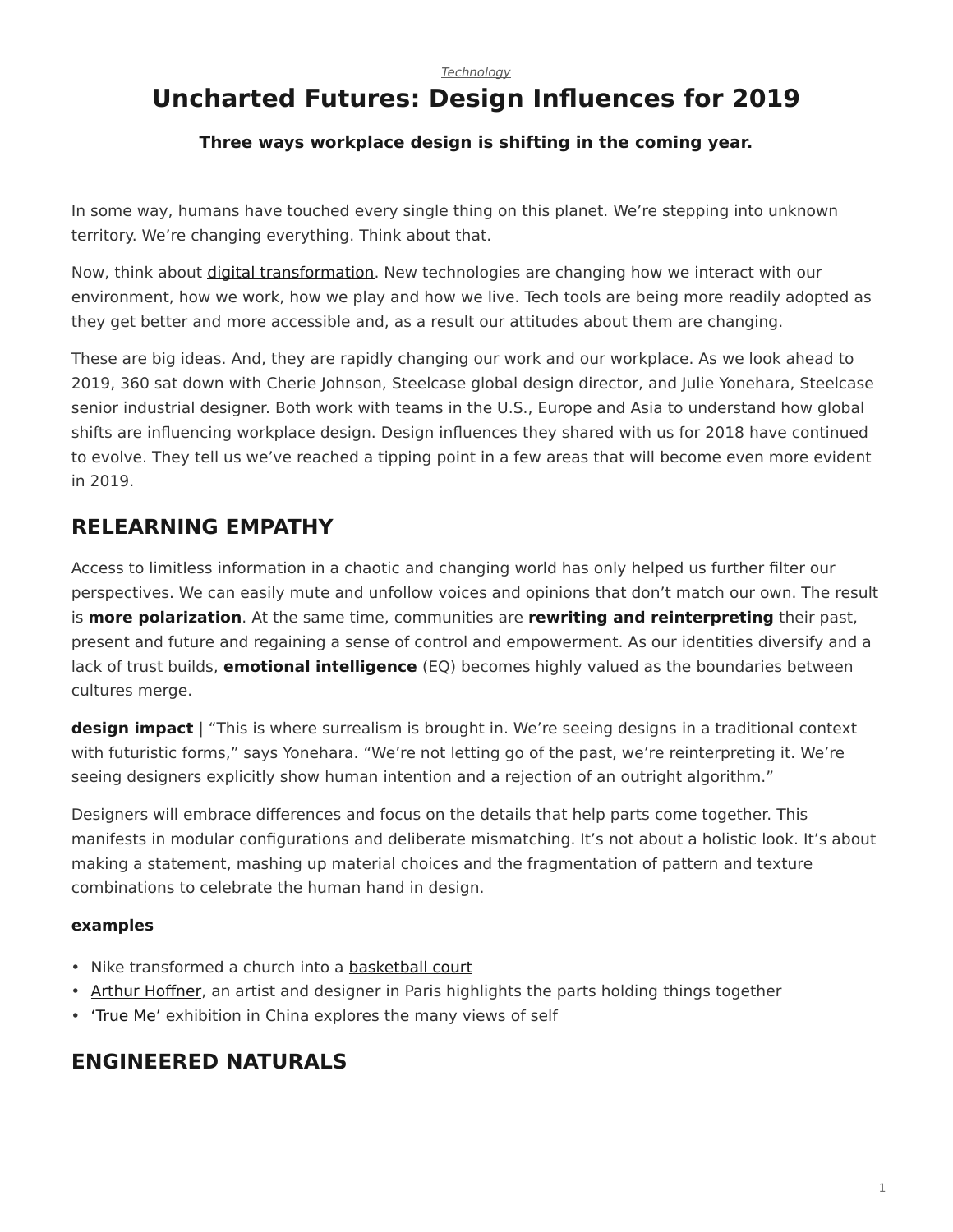The boundaries between what is natural and what is synthetic have begun to blur. We see this throughout our ecosystem. Jungle animals have evolved to become nocturnal in order to avoid human contact. The use and acceptance of GMO crops is becoming the new normal as the planet strives to feed 7.8 billion people (projected by 2020). We are biohacking our health — editing genomes to seek a cure for cancer and fight genetic disorders. And, we're developing synthetic senses — creating prosthetics that feel pain and pressure because pain is a survival trait.

"When we recognize that every territory on our planet has been affected by human intervention, we have to ask: **What does authenticity mean**?" says Johnson. "Authenticity is changing. It's become about **self-expression**."

**design impact** | As an aesthetic, Johnson and Yonehara are seeing a tension between the natural and the manmade. It's a type of eco-brutalism, robust forms with raw and precise features. There's a willingness to replicate raw materials such as wood or stone if the end result is a more satisfying human experience. The palette is one of reactive materiality — showing the juxtaposition of the natural and man made (digitally [printed leather](https://www.designboom.com/design/bill-amberg-digitally-printed-leather-faye-toogood-tom-dixon-08-02-2018/) or dyed veneer, for example) with patterns that reinterpret nature by blending the natural and artificial.

#### **examples**

- Entries for the [Adelaide Contemporary](https://www.designboom.com/architecture/adelaide-contemporary-art-gallery-australia-adjaye-big-chipperfield-dsr-05-14-2018/), a planned Australian art gallery
- Pierre Huyghe's [After ALife Ahead](http://www.artnews.com/2017/06/26/constant-displacement-pierre-huyghe-on-his-work-at-skulptur-projekte-munster-2017/) at Skulptur Projekte Münster
- [Philippe Malouin's](https://www.sightunseen.com/2018/07/design-parade-villa-noailles-philippe-malouin-pierre-yovanovitch/) exhibition at Design Parade in the south of France

## **TECH RELIANCE**

We've reached an era of **peak screen time**. The average American spends close to [11 hours a day](https://www.cnn.com/2016/06/30/health/americans-screen-time-nielsen/index.html) staring at some type of screen. We have a relationship with what we're consuming. Right now, screen time limits our impact with the physical environment, but that's changing. Help is coming from our technology. We're being made increasingly aware of how we spend our time. Apple's newest iOS helps us track how much we use our phones and to what end.

Our **relationship and reliance on technology** is changing as it improves at a rapid pace. Since 2016, computer speech recognition has dropped its error rate from 8.5% to 4.9%. It's now three times faster than a human typing. Since 2010, image recognition error rates went from 30% to about 4% [\(HBR](https://hbr.org/cover-story/2017/07/the-business-of-artificial-intelligence)). Our behaviors, attitudes and adoption is changing as technology advances and we **merge the digital and physical**.

**design impact** | "Digital content is taking on a more visceral and tangible part of our physical world," says Johnson. "Our spaces will become less about passively consuming what's on our screens and more about how we interact with technology. We're already seeing adoption accelerate and impact the design of our spaces."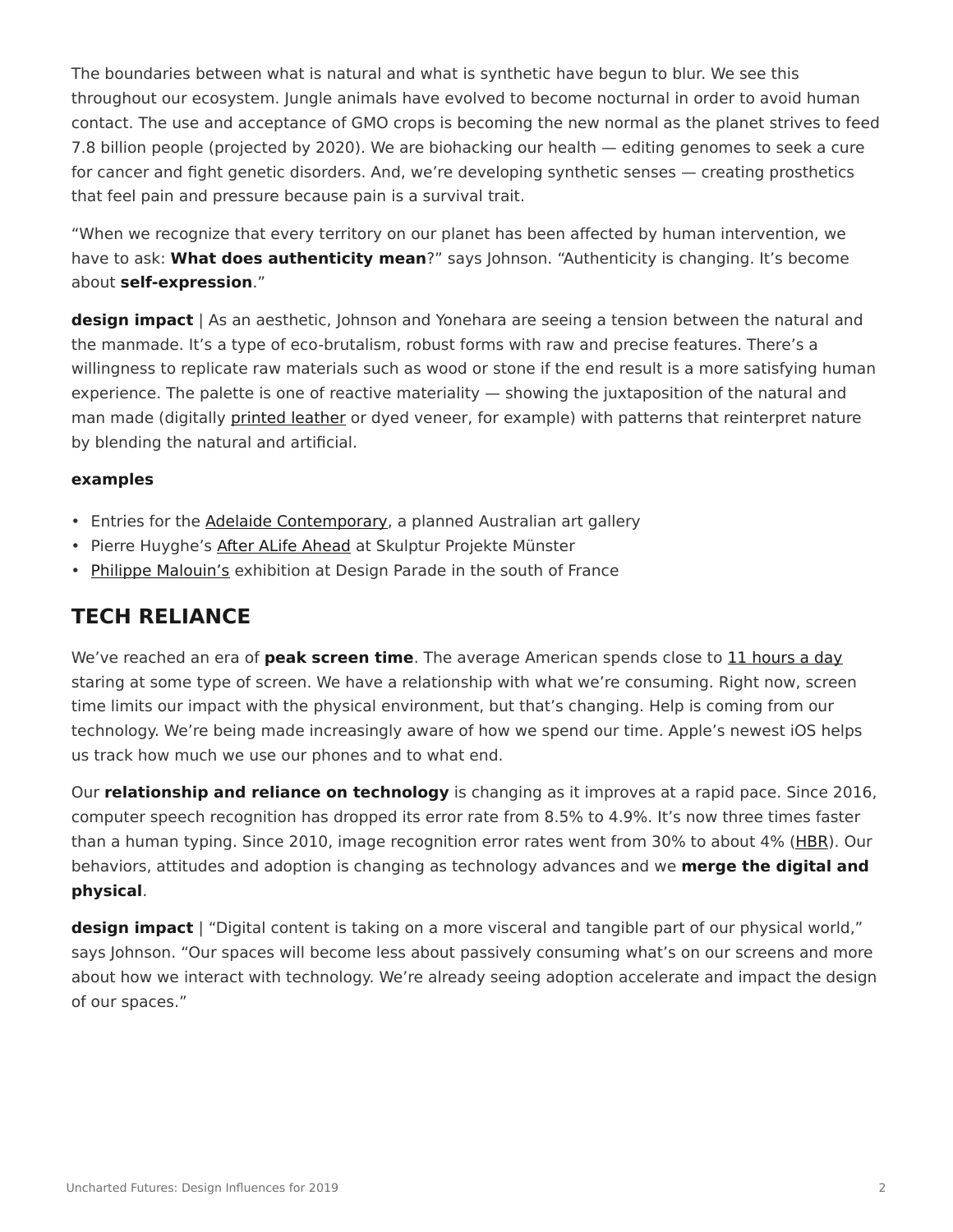This acceleration will become evident in the merging of the physical environment and sensorial experiences powered by technology. Augmented reality and virtual reality will provide hidden layers to our spaces. Objects surrounding us will be digital, yet artisanal. The palette and patterns will promote a surreal layering of materials using filters, overlays, texture and color transitions. Synthetic compositions include everything from subtle sounds to pillowed upholstery to sensorial surfaces.

#### **examples**

- [Yayoi Kusama: Narcissus Garden](http://theglasshouse.org/whats-on/yayoi-kusama-narcissus-garden/) landscape installation
- [Wirering](https://flos.com/products/wall-ceiling/wirering/wirering-white/) lamp by Formafantasma for FLOS
- [Texture-changing skin](https://mobile.thearchitectureinsight.com/tv/architecture-TV/texture-changing-skin-lets-robot-express-its-feelings) lets robot express feelings
- [Emotional jewelry](https://www.materialdriven.com/home/2018/1/9/of-emotional-jewelry-and-metamorphic-materials-by-sara-chyan) and metamorphic materials by Sara Chyan

"In 2019, our relationship with technology is fundamentally changing how we feel, how we work and where we get our work done," says Yonehara.

### **"Understanding where these changes come from helps us stay ahead of the implications for workplace design and allows us to support people with what they need before they know they need it."**

### **STAY ON TOP OF WORKPLACE TRENDS**

Receive the latest 360 Magazine articles, podcasts and videos twice per month by signing up for our enewsletter.

| +About Steelcase |  |
|------------------|--|
| +Customer Care   |  |
| +Legal Notices   |  |
| +Follow Us       |  |
| +Contact us      |  |
|                  |  |